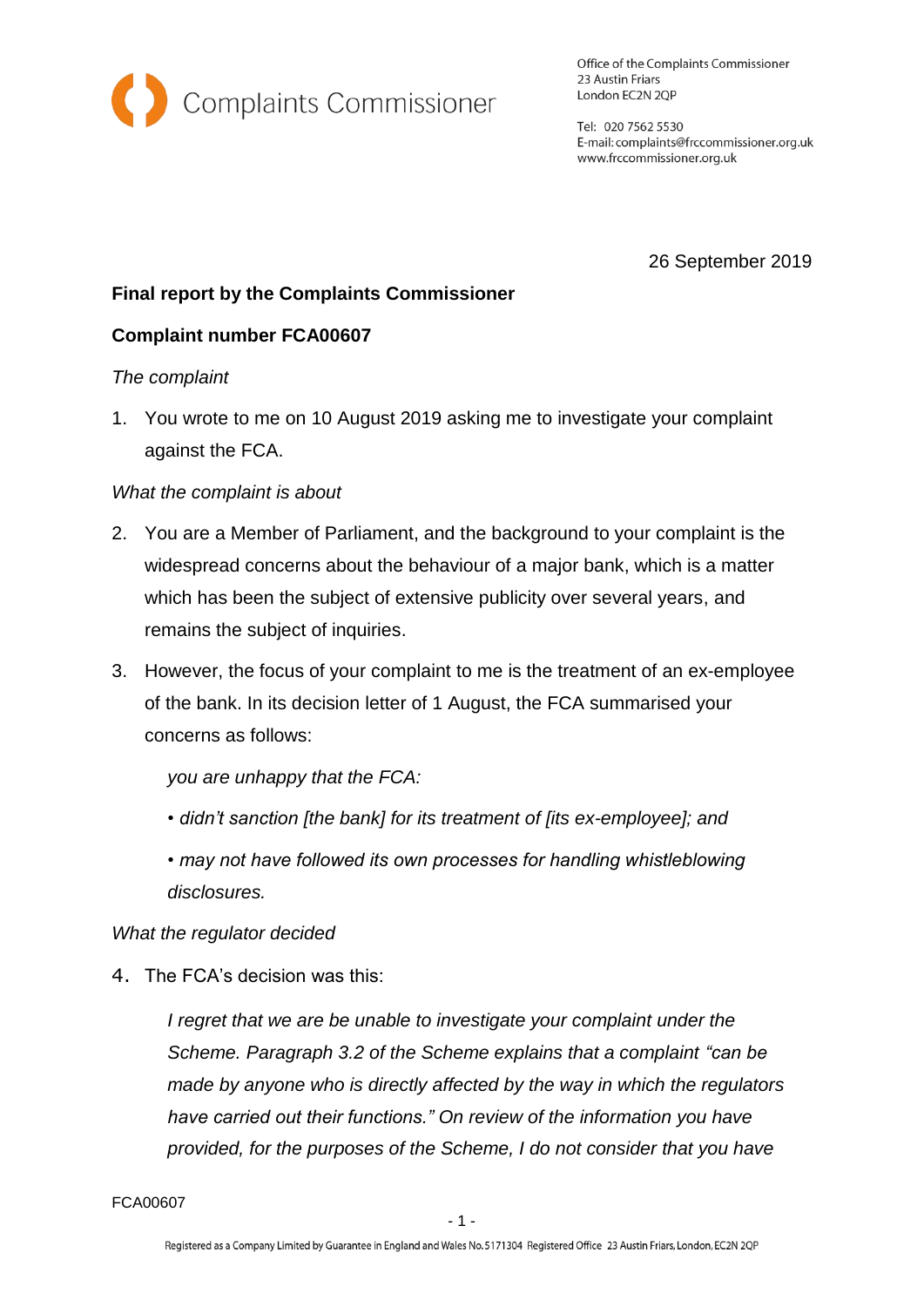*been directly affected by the actions/inaction of the FCA in respect of this complaint.* 

*Should [the ex-employee] wish to raise a complaint about the FCA's handling of the above matters, [they] can ask you to represent [them] for the duration of the complaint.*

## *Why you are unhappy with the regulator's decision*

5. In your email to me, you say:

*The FCA … claim I am not 'directly affected' and as a result will not consider my complaint. Surely as [the ex-employee] made [their] disclosure to me as a 'prescribed person' and I then have responsibilities to deal with this matter appropriately, I am very much directly affected?*

## *My analysis*

- 6. I start by setting out a procedural point, which I referred to in earlier correspondence. The FCA has correctly quoted from the Complaints Scheme: complaints can only be made by someone 'directly affected' by what the regulators are alleged to have done (or not done), or by someone acting on that person's behalf. As I understand it, you do not have the ex-employee's permission to act on their behalf.
- 7. You have, however, argued that because a protected disclosure was made to you, and you had a responsibility to deal with the matter appropriately, you were 'directly affected'.
- 8. I have looked at this argument carefully, but I am afraid that I do not accept it. While in theory you could bring a complaint about the way in which the FCA has treated you, having carefully studied the considerable correspondence between you and the FCA which preceded your complaint, it seems to me that your real complaint is about how the FCA has, or has not, taken action in response to the treatment of the ex-employee. You have been dissatisfied with the answers which the FCA has given in response to your concerns about that matter; but even if your criticisms of the FCA's actions or inactions in this matter are wellfounded, that would not in itself make you a directly affected person for the purposes of this Scheme.